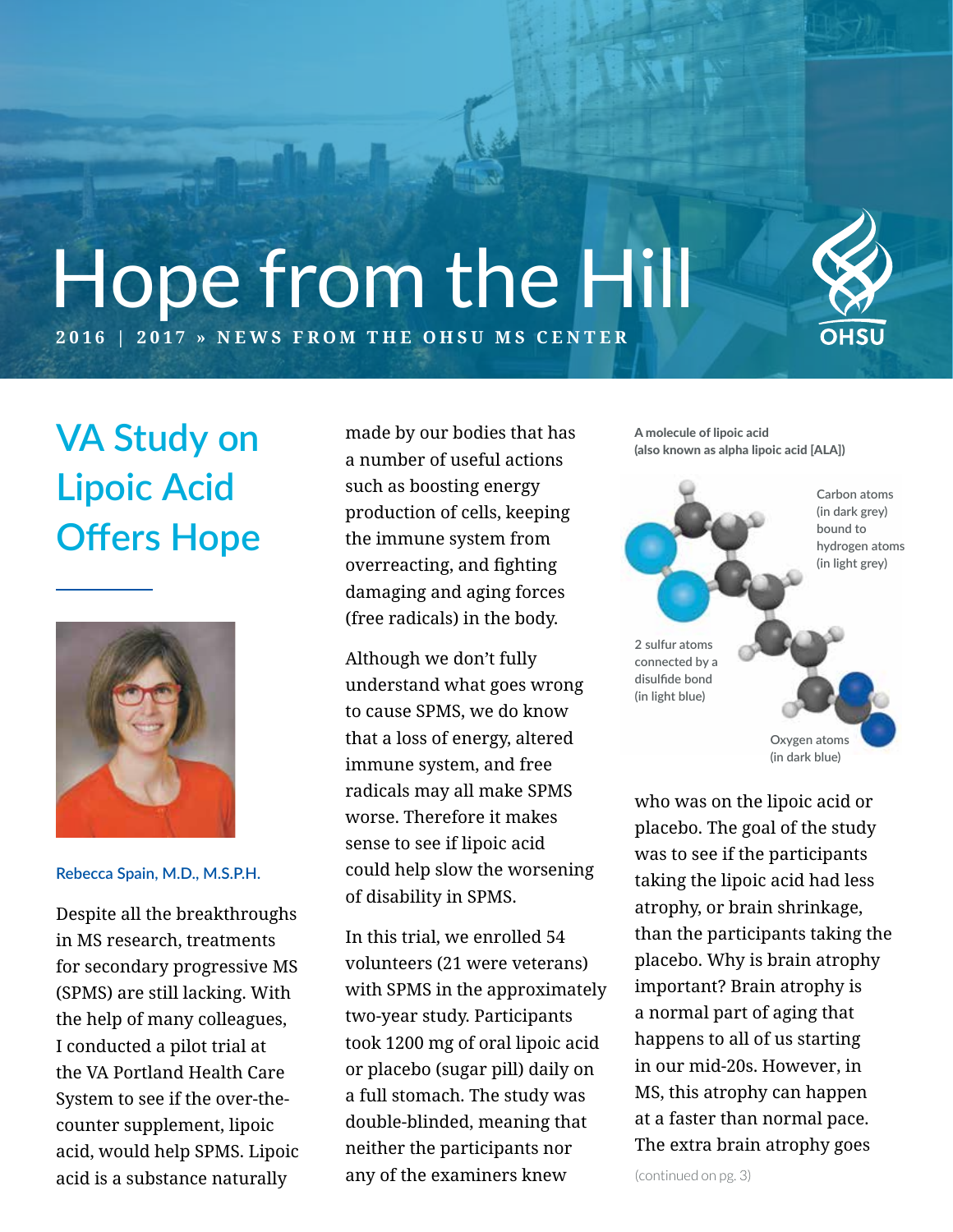# **Free From Falls**

Do you have MS? Do you fall frequently? Do falls, or fear of falling, limit your activities? The Free From Falls program may be right for you.



**Michelle Cameron, M.D., P.T.** 

More than 50 percent of people with MS fall, and most of these people fall frequently and have been injured by a fall. People

who fall also tend to have less confidence in their balance, become more socially isolated, and are less likely to work or participate in leisure activities. Although we don't yet know the perfect way to prevent falls in people with MS, based on what we know from older adults, it seems likely that comprehensive programs combining information, education, problem solving and exercise will be most effective. Based on this, the National MS Society (NMSS) developed Free From Falls.

Free From Falls consists of eight weekly two-hour group sessions, each with an hour of education and discussion followed by an hour of balance exercises. The sessions are led by a group facilitator, usually from the NMSS.

The group education and discussion covers a different topic each week, as follows:

WEEK 1 Causes of falls and understanding balance

WEEK 2 Fear of falling, center of gravity and multisensory training

WEEK 3 Optimizing mobility, gait and flexibility

WEEK 4 Managing energy, strength and endurance

WEEK 5 Safety at home and functional fitness

WEEK 6 Safety in the community

WEEK 7 Recovering from falls and personal fitness

WEEK 8 Putting it all together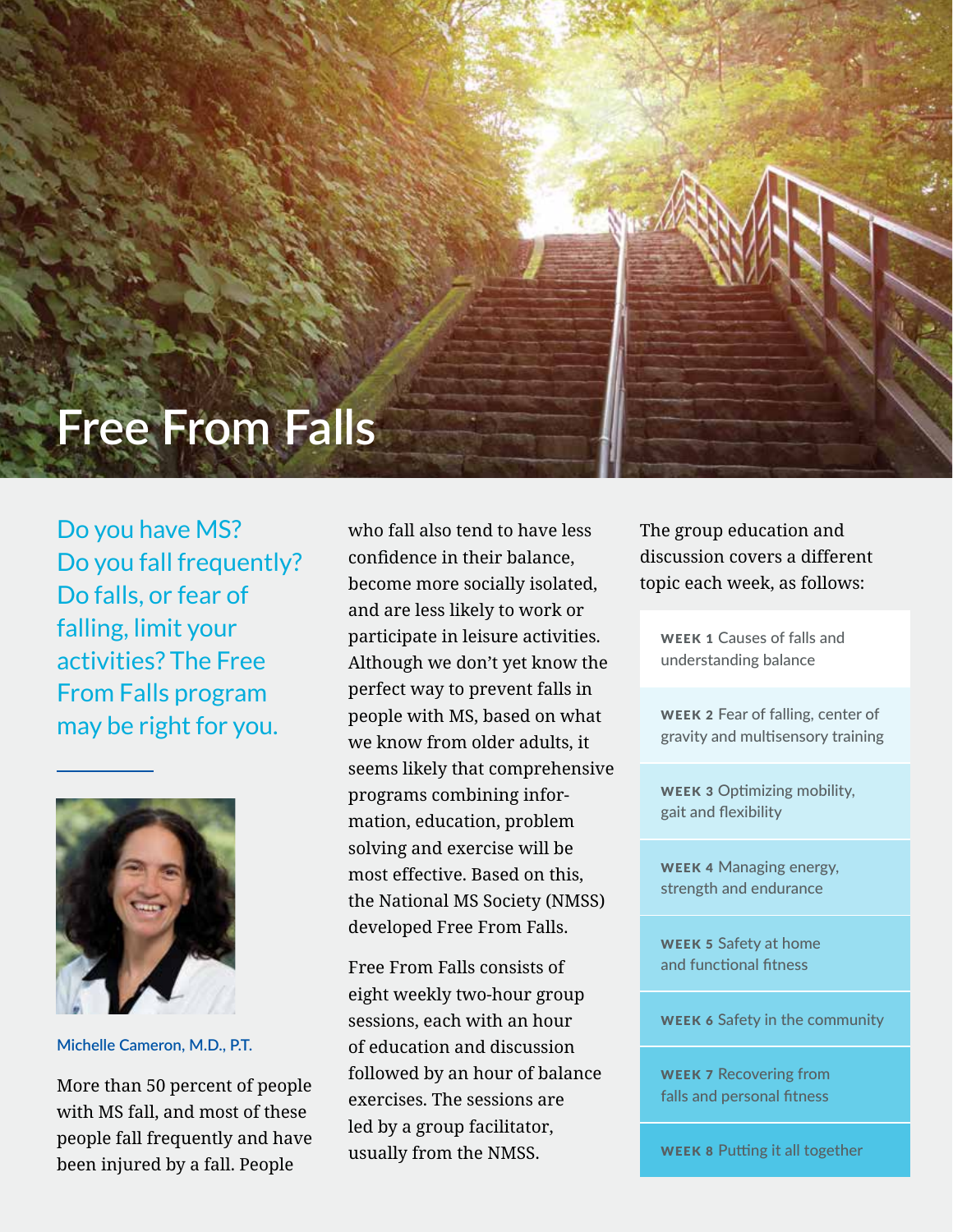The balance exercises include a warmup, balance practice, sensory fine tuning, functional activities, strengthening and a cool-down. The exercises are demonstrated by the program instructor and are generally the same each week, with options of adapting to each individual's abilities and for progression over time. Participants are encouraged to perform the exercises between sessions and to continue them after the program.

The NMSS has delivered this program through their chapters to over 100 participants. Overall, these participants' mobility, balance confidence and balance performance improved between the first and last session and, compared to baseline, six months after the program, 12 percent more participants reported not having fallen in the previous six months. This is all encouraging and suggests the program is helpful.

Here at OHSU, we are studying if the Free From Falls program works better than the current standard of care and if an online version of the Free From Falls program is effective. If you are interested in participating in studies of Free From Falls, please call Andrea Hildebrand at **503-220-8262, ext. 52016,**  for more information.

#### (continued from pg. 1)

hand in hand with greater MS disability. Therefore we believe that by slowing the rate of atrophy, we may slow the rate of worsening disability from MS.

The results of the study were very exciting. The participants taking the lipoic acid had 66 percent less brain atrophy than the others taking placebo. In fact, the people taking lipoic acid had less brain atrophy than what might be expected by aging alone.

Because the trial was so small, we didn't expect to find a clinical benefit such as improvement in the neurological exam, cognitive tests, and so forth, and we didn't find any significant changes in these areas. Yet we did see a trend showing that the people taking lipoic acid improved their walking speed while the placebo group did not, although the difference was not statistically significant. Happily, the lipoic acid was safe and overall

well tolerated. As expected, there was more stomach upset in the lipoic acid group than placebo, a side effect known from other trials. Unexpectedly, there were half as many falls in the lipoic acid group than placebo group.

These are exciting results as lipoic acid is inexpensive and widely available over the counter, and because there are no FDA-approved treatments that alter the course of SPMS. However, results of a single pilot study do not in and of themselves prove that lipoic acid is an effective treatment for SPMS. In order to do that, a larger, multisite trial will have to replicate the results and determine if the slowing of brain atrophy makes a difference in a person's dayto-day abilities and quality of life. In particular, we will be paying close attention to walking speed and falls. I will be conducting this larger trial as soon as possible, and will be looking for volunteers in the chosen study cities to help determine if lipoic acid truly is a disease-altering treatment for SPMS.

**For more information on MS research and clinical trials, please visit us at** www.ohsu.edu/ms.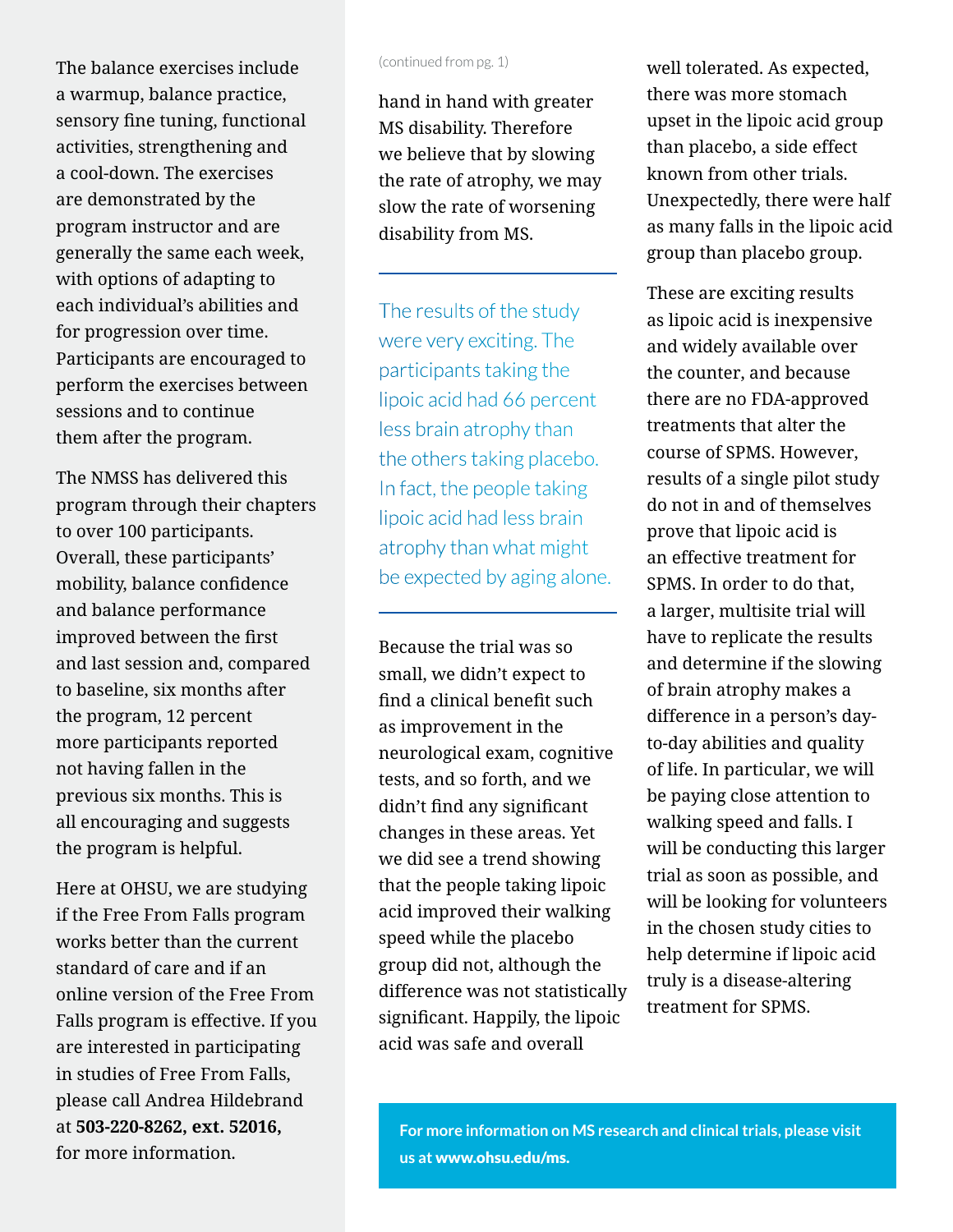# THE MISDIAGNOSIS OF MS

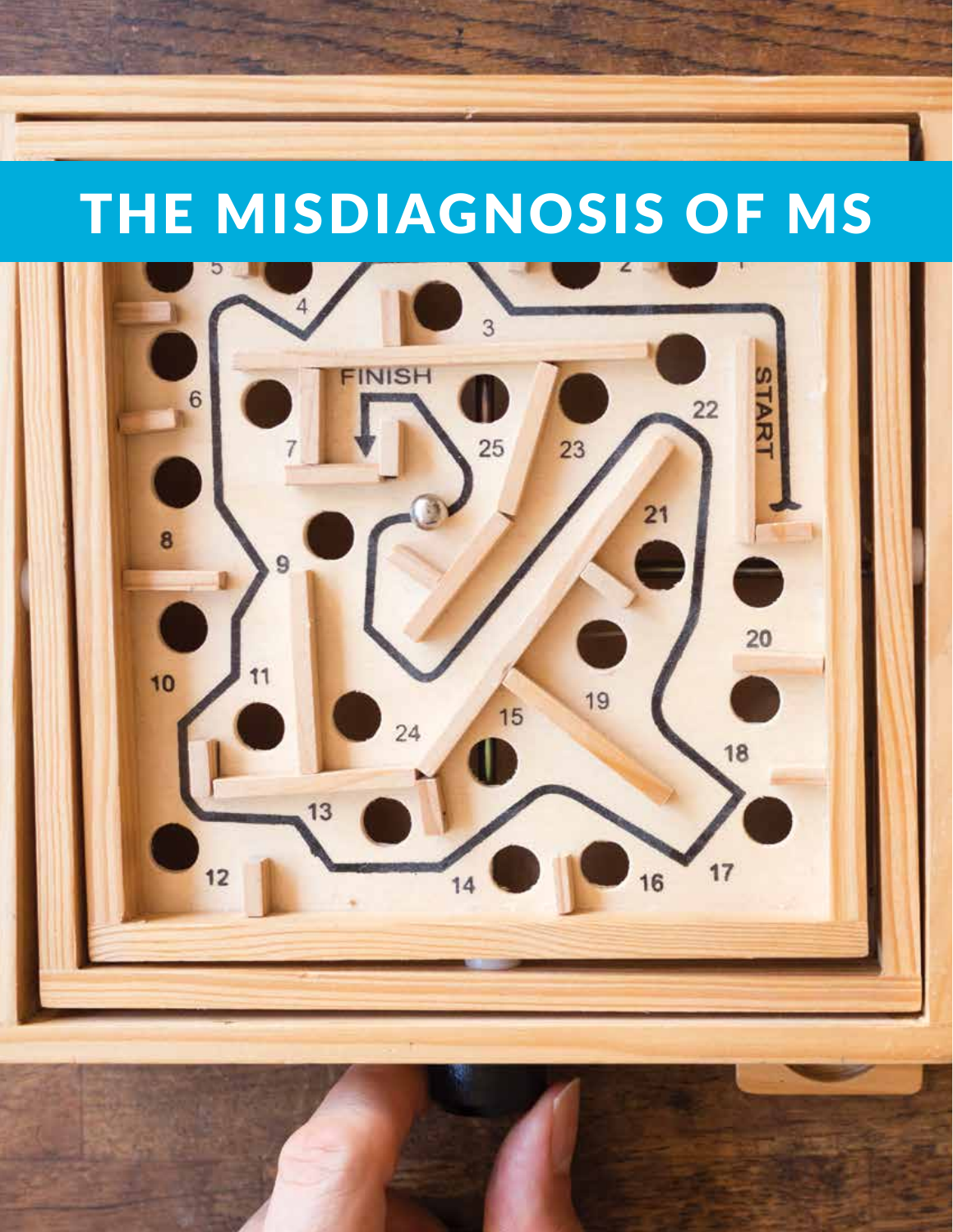

#### **Dennis Bourdette, M.D., F.A.A.N.**

espite advances in our<br>
understanding of MS<br>
and the development understanding of MS of MRI, there is no specific test that determines the diagnosis. It is not like diabetes where an elevated fasting blood sugar makes the diagnosis, or hypertension where measurement of the blood pressure makes the diagnosis. MS is what we call a "clinical diagnosis." A knowledgeable neurologist takes a history, does a neurological examination, reviews MRI, and maybe looks at spinal fluid and blood test results. The neurologist then puts the pieces of the puzzle together to make a proper diagnosis. There are wellestablished guidelines or rules for making the diagnosis that have been developed and refined over many decades and the neurologist needs to apply these rules to the diagnosis.

However, everything depends on the neurologist having the knowledge and skills to make a correct diagnosis.

We do not know how commonly people are misdiagnosed as having MS. In the OHSU MS Center we see several people every year who have been misdiagnosed as having MS and many others who have been told they might have MS based on an MRI when they do not have MS.

Despite guidelines for making the diagnosis of MS, some people still are misdiagnosed. Along with neurologists from three other academic health centers, we recently published an article in the journal *Neurology* describing 110 people who had been misdiagnosed with MS. The purpose of the study was to determine what the causes and consequences of misdiagnosis were.

The most common cause of misdiagnosis was the misinterpretation of MRI findings. Many conditions besides MS can cause "white spots" on the brain MRI. The most common scenario was a person with migraine headaches who had a brain MRI to look for a tumor or some other serious condition and white spots were found. These white spots were mistakenly thought to be evidence of MS and the patient was misdiagnosed as having MS. Similar errors were made in people undergoing brain MRI for fibromyalgia or other conditions. Another cause of the misdiagnosis of MS was neurologists misinterpreting transient symptoms and attributing them to MS, when the symptoms actually were not consistent with MS. An example is someone reporting numbness and tingling that lasted a few minutes as a "relapse" of MS when the guidelines for making a diagnosis call for relapses to last more than 24 hours and to be verified by examination. In general, the misdiagnoses of MS were often the result of neurologists misinterpreting MRI findings and the history and not applying the well-established rules for diagnosing MS.

(continued on pg. 6)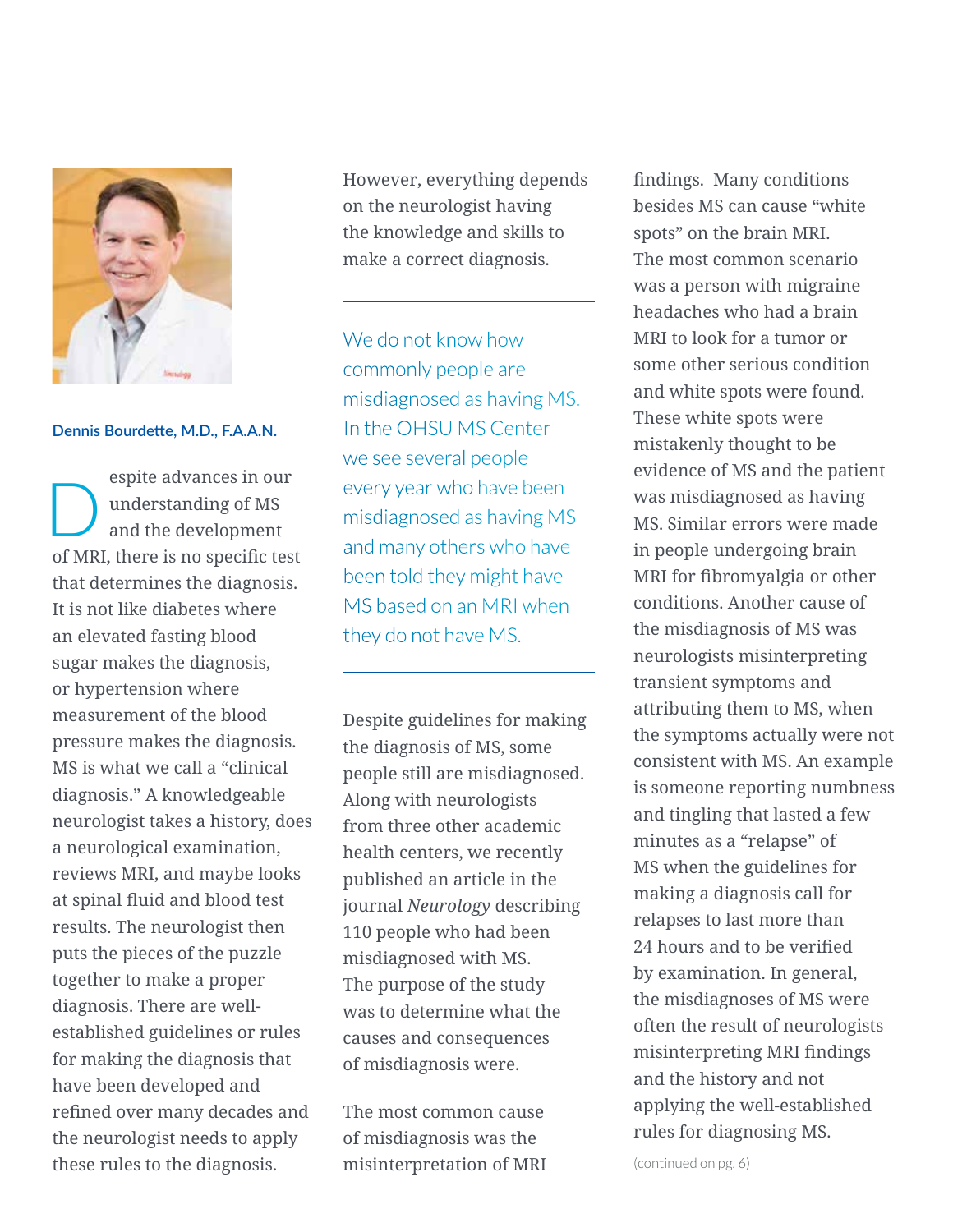#### (continued from pg. 5)

Were there any consequences to the misdiagnoses of MS? There are of course the psychological and social problems caused when individuals believe they have MS when they do not. In addition, 70 percent of the misdiagnosed patients had received one or more MS therapies and most of these patients had been treated for many years. This needlessly exposed these individuals to expensive drugs with side effects. Some patients had treatable diseases in which the appropriate treatments were not given because of the misdiagnosis. All in all, making a wrong diagnosis of MS has significant consequences.

We do not know how commonly people are misdiagnosed as having MS. In the OHSU MS Center we see several people every year who have been misdiagnosed as having MS and many others who have been told they might have MS based on an MRI when they do not have MS. So it is more common than it should be.

If you have been diagnosed with MS, do you need to worry about a mistaken diagnosis? If you have been diagnosed or had your diagnosis confirmed by an MS specialist, such as the neurologists at the OHSU MS Center, it is unlikely you have been misdiagnosed. Many community-based general neurologists are very good at making a proper diagnosis but in general it is a good idea to have a second opinion from an MS specialist.

The OHSU Multiple Sclerosis Center is grateful to our wonderful supporters who make our work possible. Philanthropic support from people like you is helping us make tremendous progress in better understanding the cause of multiple sclerosis while improving the lives of patients and their families. For more information about how to make an outright or estate gift to the MS Center, please contact Maddy Abulencia at 503-552-0663 or abulenci@ohsu.edu.



### **Welcoming Dr. Jacqueline Bernard**

Dr. Bernard has recently joined the OHSU MS Center. She comes to OHSU from the University of Chicago Department of Neurology. Her passion is providing cutting-edge care to patients and bringing knowledge forward, through clinically based research, to provide the best possible care for our patients. Her interests include treating aggressive MS and NMO (neuromyelitis optica), studying cognitive dysfunction in MS and caring for women with demyelinating disorders across the reproductive life span. Dr. Bernard has participated in numerous clinical trials and has a special interest in optical coherence tomography (OCT) in neurological disorders.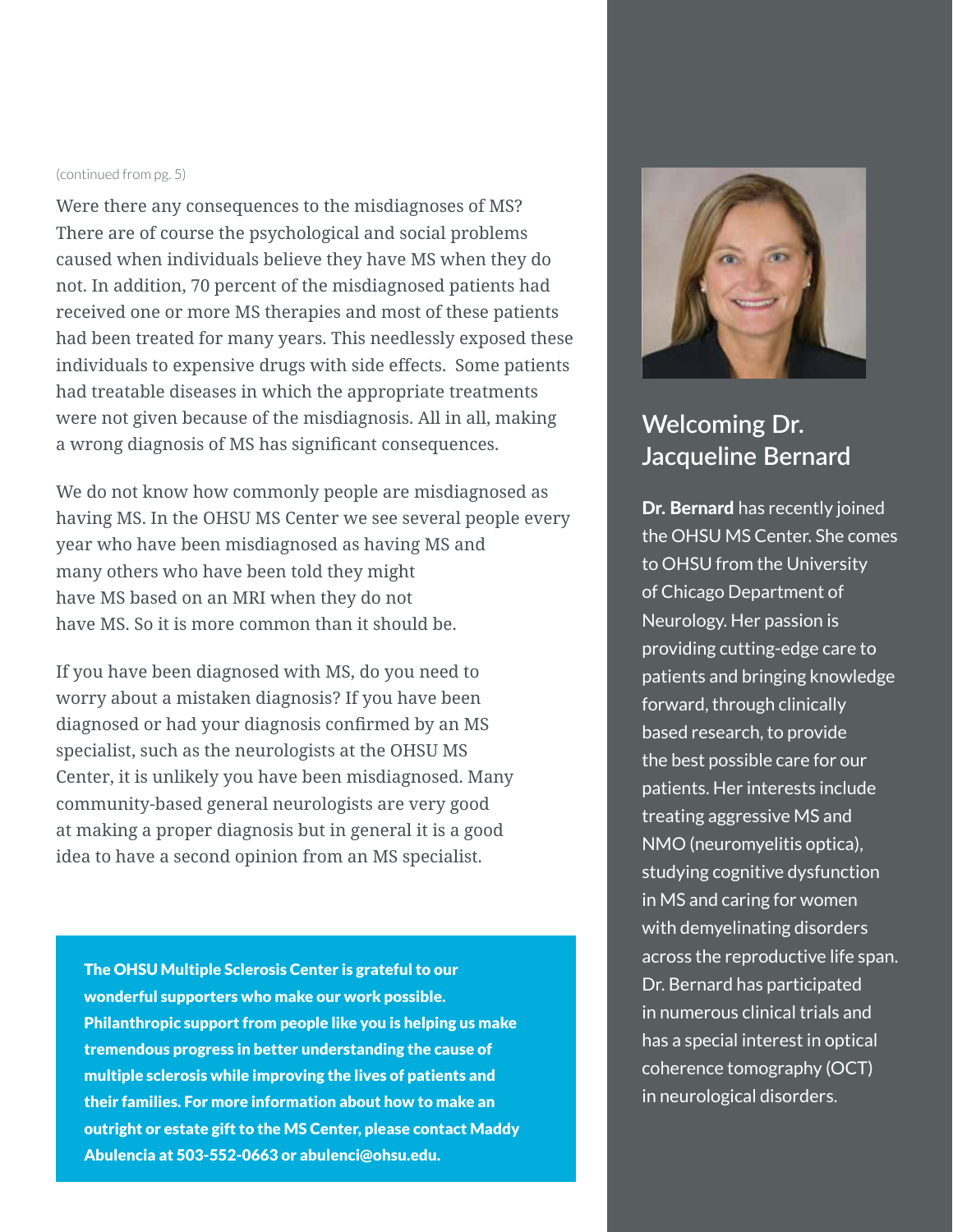## **MS clinician scientists: the next generation**

**Michael Lane, M.D.,** grew up in Prescott, Arizona, and went to medical school at Ross University in Roseau, Dominica, of the West Indies, with medical school rotations primarily in Miami, NYC and Baltimore. He did his neurology residency at Dartmouth Hitchcock Medical Center in Lebanon, N.H. Michael chose OHSU for its great community, and he felt he could learn a substantial amount from the OHSU Neuroimmunology Department given the variety of physicians and range of management strategies. "OHSU providers utilize a combination of holistic and conventional clinical approaches that I would like to learn to emulate when I eventually practice on my own, in addition to a strong research department that I hope to assist in increasing the fund of knowledge of MS and neuroimmunology."

**Shannon Seals, M.D.,** comes from Louisiana by way of Cincinnati, Ohio, where she completed a neurology residency at the University of Cincinnati Medical Center. She chose neuroimmunology as a result of her personal experience of having a sibling with multiple sclerosis



and her desire to give people hope in light of such a debilitating disease. Dr. Seals realizes that this can only be achieved through a comprehensive medical approach, which is one of the many reasons that she chose to come to OHSU.

**Frank Bittner, D.O.,** is in the second year of his fellowship at Oregon Health & Science University seeing patients and working on new research projects. He is originally from Ohio and completed neurology residency in Morgantown, West Virginia. He chose OHSU for additional training as "OHSU was the place I found that was leading the way in new trials for alternative interventions for MS and translating them to the clinic". His research focus is on fatigue and supplemental intervention.

**Meena Kannan, M.D., M.P.H.,** is

currently a second-year fellow in MS at Oregon Health & Science University. She is originally from Mobile, Ala. She completed her medical school training at the University of Alabama at Birmingham and her internship and neurology residency training at Emory University in Atlanta, Ga. She chose to pursue additional training in MS and neuroimmunology at OHSU largely because of the dynamic nature of the field and the wealth of clinical and research opportunities. Her research focus is on using information technology to improve access to care for people with MS.

Left to right: Drs. Frank Bittner, Meena Kannan, Michael Lane and Shannon Seals.